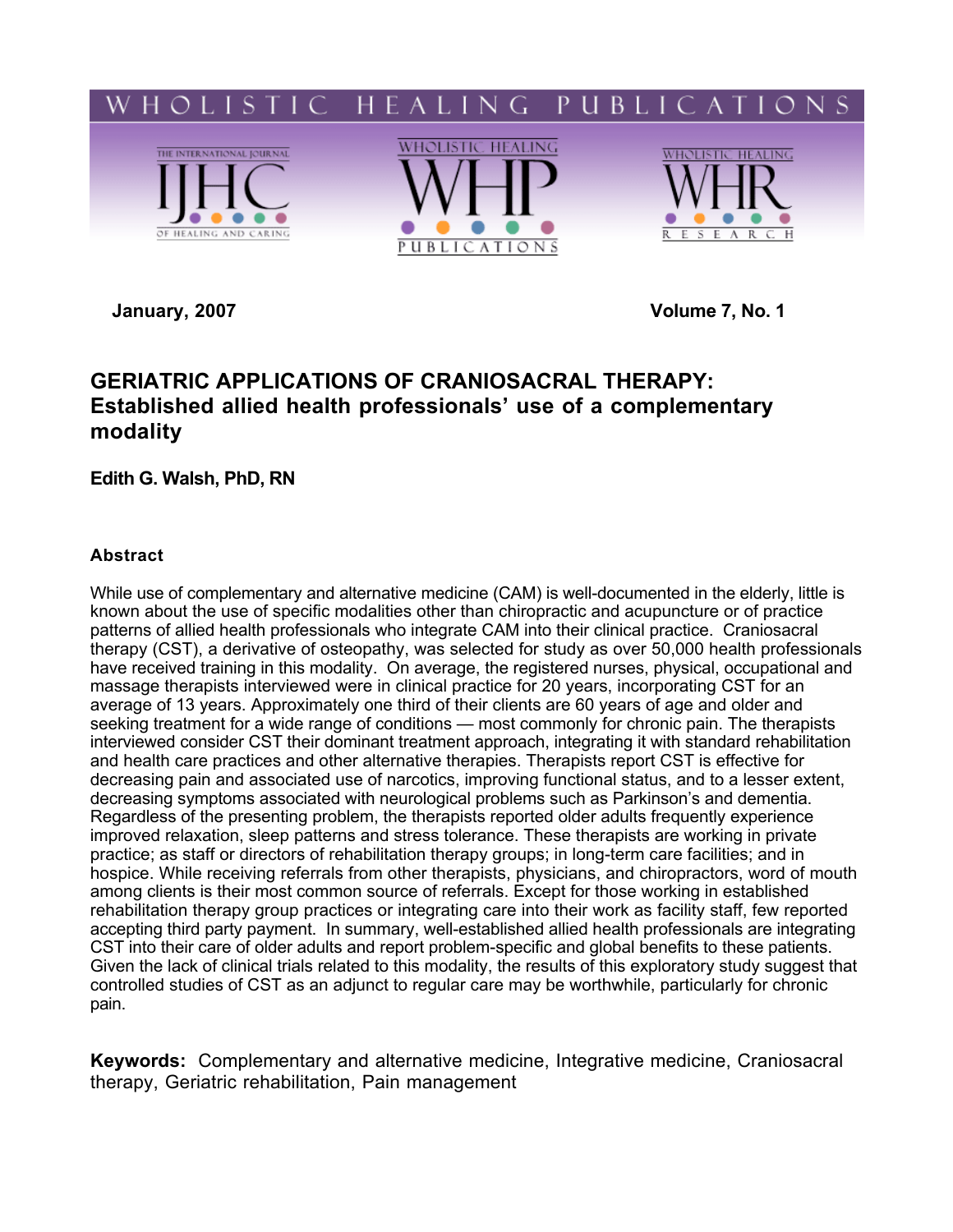# **INTRODUCTION**

The use of complementary and alternative medicine (CAM) by the elderly in the U.S. is widespread, with estimates ranging from 30 percent (Eisenberg et al, 1998) to 87 percent (Ness, et al., 2005). National survey data provide some information about the types of CAM services elders are using and the conditions for which they seek alternative therapies. For example, in a subsample of the 2000 Health and Retirement Study (Ness, et al., 2005), 46 percent of respondents 65 years of age and older reported use of chiropractic care, 20 percent use of acupuncture, and 24 percent massage therapy. While there is a growing literature about the use of acupuncture, chiropractic, vitamin supplements, and herbal remedies, substantially less information is available about other individual types of therapies that elders pursue. The goal of this paper is to provide a preliminary look at use of one alternative modality by the elderly, which was selected because of the fast-growing number of practitioners in the U.S. Over 50,000 health professionals have received training in this modality.

Craniosacral therapy (CST) is a light-touch, hands-on therapy derived from osteopathic techniques,. Recipients of therapy remain clothed, making it easier and more accessible for some older adults than standard massage therapy. Cranial osteopathy, taught in some osteopathic schools and through continuing educations programs sponsored by the osteopathic Cranial Academy, is restricted in the US primarily to doctors of osteopathic medicine, medical doctors, and dentists. The number of physicians practicing cranial osteopathy is small — only a few hundred osteopathic physicians are members of the osteopathic Cranial Academy. In contrast, CST has become widespread, practiced by a wide range of health professionals. In a two-state survey of 226 massage therapists, Sherman et al. (2005) found that 14 percent had training in CST, and that CST was emphasized in 15 percent of the 2000 treatment sessions researches analyzed in the study. In Canada and England CST is practiced as a specialty of its own, often in combination with osteopathic treatment by non-physician practitioners.

The Upledger Institute, the main training program in CST in the US, has trained over 52,000 individuals in the U.S., and a growing number in other countries.This estimate is conservative, based on the number of individuals who were listed on the Upledger Institute Web site in September, 2005. Others may choose not to be listed, or may have been trained prior to implementation of the web postings. Smaller programs in the U.S., Britain, and Australia provide related trainings. Because it is the dominant source of training in the US, this paper focuses on CST as taught by the Upledger Institute and practiced by therapists trained through the institute.

According to Upledger Institute materials (Web site and brochures), CST is used to detect and correct imbalances in the craniosacral system, which is defined as the membranes and fluids that surround and protect the brain and spinal cord (the dural membranes and the cerebral spinal fluid). Releasing restrictions in the connective tissue (specifically the fascia) throughout the body is another component of treatment. Fascial restrictions are thought to create or contribute to sensory, motor or neurological dysfunction by limiting movement; by interfering with the flow of lymph, blood, cerebral spinal fluid or interstitial fluid; or by creating pressure on nerves (directly or through the effects of swelling). Practitioners interpret softening of the tissue and enhanced tissue mobility as signs of tissue release.

CST is used throughout the lifespan for a range of developmental, musculoskeletal, and neurological problems, as well as anxiety, depression and post-traumatic stress disorder. The Upledger website identifies a wide range of conditions as amenable to craniosacral therapy: "headaches and migraines, chronic neck and back pain, motor coordination impairments, colic, autism, central nervous system disorders, orthopedic problems, traumatic brain and spinal cord injuries, scoliosis, infantile disorders, learning disabilities, chronic fatigue, emotional difficulties, stress and tension-related problems, fibromyalgia and other connective tissue disorders, temporal mandibular joint syndrome, neurovascular or immune disorders, post-traumatic stress disorder and post-surgical dysfunction." In a typical treatment, the client lies on his or her back on a massage table, although treatment can be provided in any position. Therapists use gentle touch, usually no greater than 5 grams of pressure. This induces relaxation in the tissues directly under the practitioner's hands, and hence releases restrictions in soft tissue. Therapists also gently mobilize joints including the cranial sutures which have a small range of motion available to accommodate subtle changes in intracranial pressure.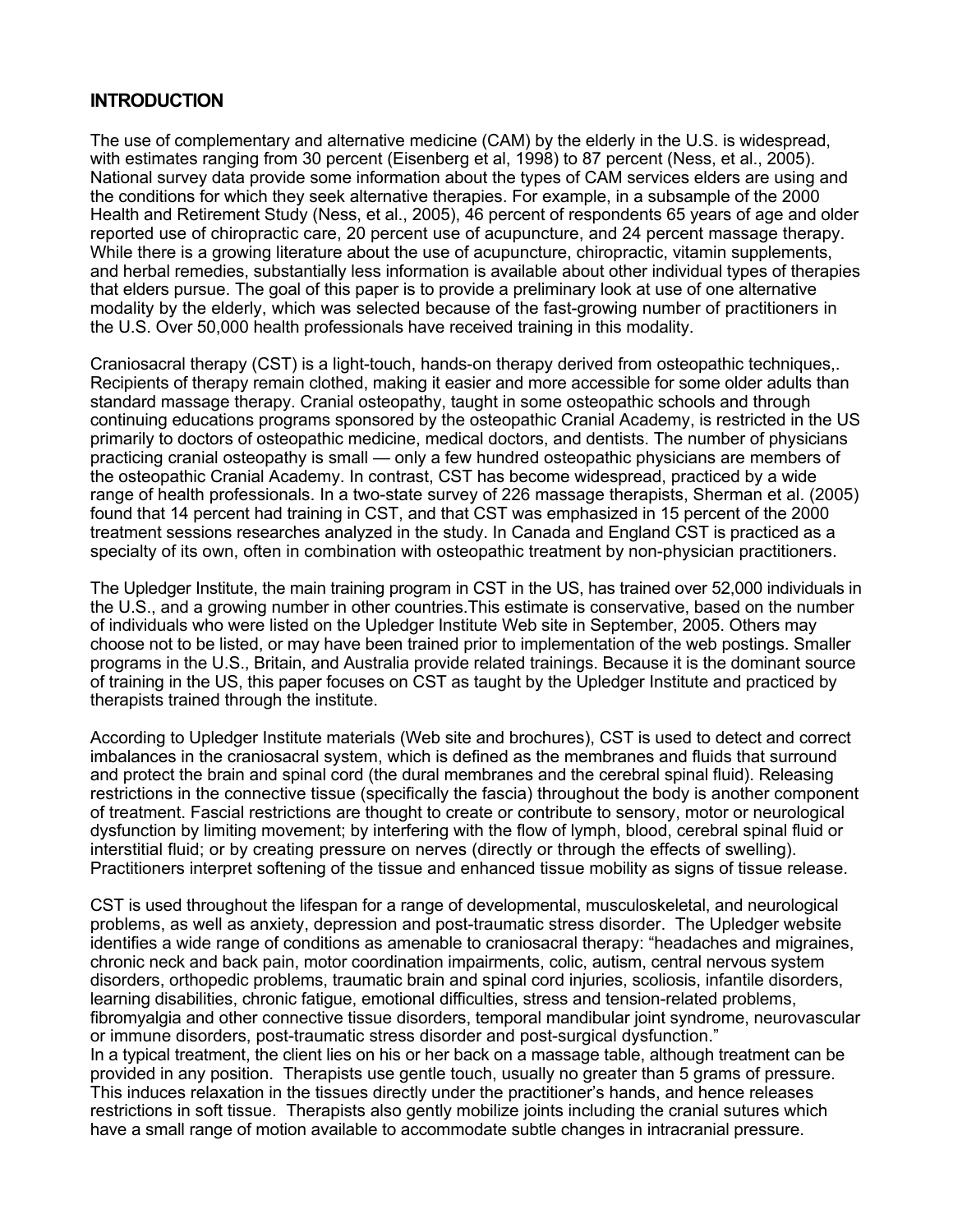Therapists use bioenergetic techniques to enhance the effects of their gentle touch, to treat those who find hands-on techniques too intrusive, and to identify areas of restriction. Therapists are taught to palpate a subtle cranial rhythm as an evaluative tool, feeling for symmetry, quality, amplitude and rate. This cranial rhythm, which normally expands and contracts 6-12 times a minute, is hypothesized to relate to the production and reabsorption of cerebral spinal fluid. Therapists may purposely induce "stillpoints" in the perceived cranial rhythm. These stillpoints are thought to have many beneficial effects including restoring flexibility of the autonomic nervous system (Upledger and Vredevoogd, 1983). Craniosacral therapists are taught to maintain a neutral presence and intention in order to foster self-healing. Advanced practitioners are taught dialoguing and positional techniques that may facilitate the release of emotional distress associated with tissue memory. This process is called somatoemotional release (SER), building on the principles of CST to help rid the mind and body of the residual effects of trauma. While new therapists are taught a standardized 10 step protocol, advanced practitioners treat what they find at each session, "listening to the body and following" the tissue as they blend with it and monitor the cranial rhythm.

# **METHODS**

This paper is based on two data sources: review of publicly available information on the Upledger Institute Web site and in-depth telephone interviews with 20 advanced CST practitioners. The Web site was used to gather background information about CST and trained therapists. Using a simple protocol (essentially the list provided in the next paragraph, in question format) approved by the Research Triangle Institute International Institutional Review Board, I interviewed 20 advanced practitioners of CST by telephone, using a snowball approach to sampling. I chose to interview individuals in community practice as this is the dominant mode of practice, not those working at the Upledger Institute clinic. However, some of the respondents are or were instructors for the institute. Starting with several personal contacts (course instructors or teaching assistants), I asked respondents to recommend other experienced therapists for interviews. Efforts to recruit respondents without a personal contact or referral from another respondent, were minimally successful.

Selection criteria included regularly seeing older adults in their practice, advanced level CST coursework and either seven years or more of CST practice or several years' practice focusing on older adults. The number of respondents interviewed was determined by availability during a 4-week interview period spanning August and September of 2005 (17), and later supplemented with three additional nurse therapist interviews to round out the sample. I piloted a draft of the instrument with two volunteers. The results of the pilot interviews are not included as the respondents had substantially less practice experience than the target sample. The interview covered demographics, practice setting, referral sources, reasons why older adults (60 years of age and older) seek treatment, use of other modalities with CST, outcomes of treatment, and reimbursement. I circulated materials derived from the interviews to the respondents for comments and to ensure accuracy of the case examples and of quotations.

# **RESULTS**

# *Who practices CST in the US?*

The 52,000+ individuals listed on the Upledger Institute Web site (www.upledger.com) have a wide range of prior professional training, including various allied health professions (e.g., massage therapists, physical therapists, occupational therapists, nurses), acupuncturists and chiropractors, physicians (both MDs and DOs), dentists, and those who list themselves as certified in other techniques such as Feldenkrais, the Alexander Technique and hypnotherapy. At this time, CST is not licensed or certified by individual states. Individuals apply these techniques within the context of their prior training and the professional licensure regulations in their states.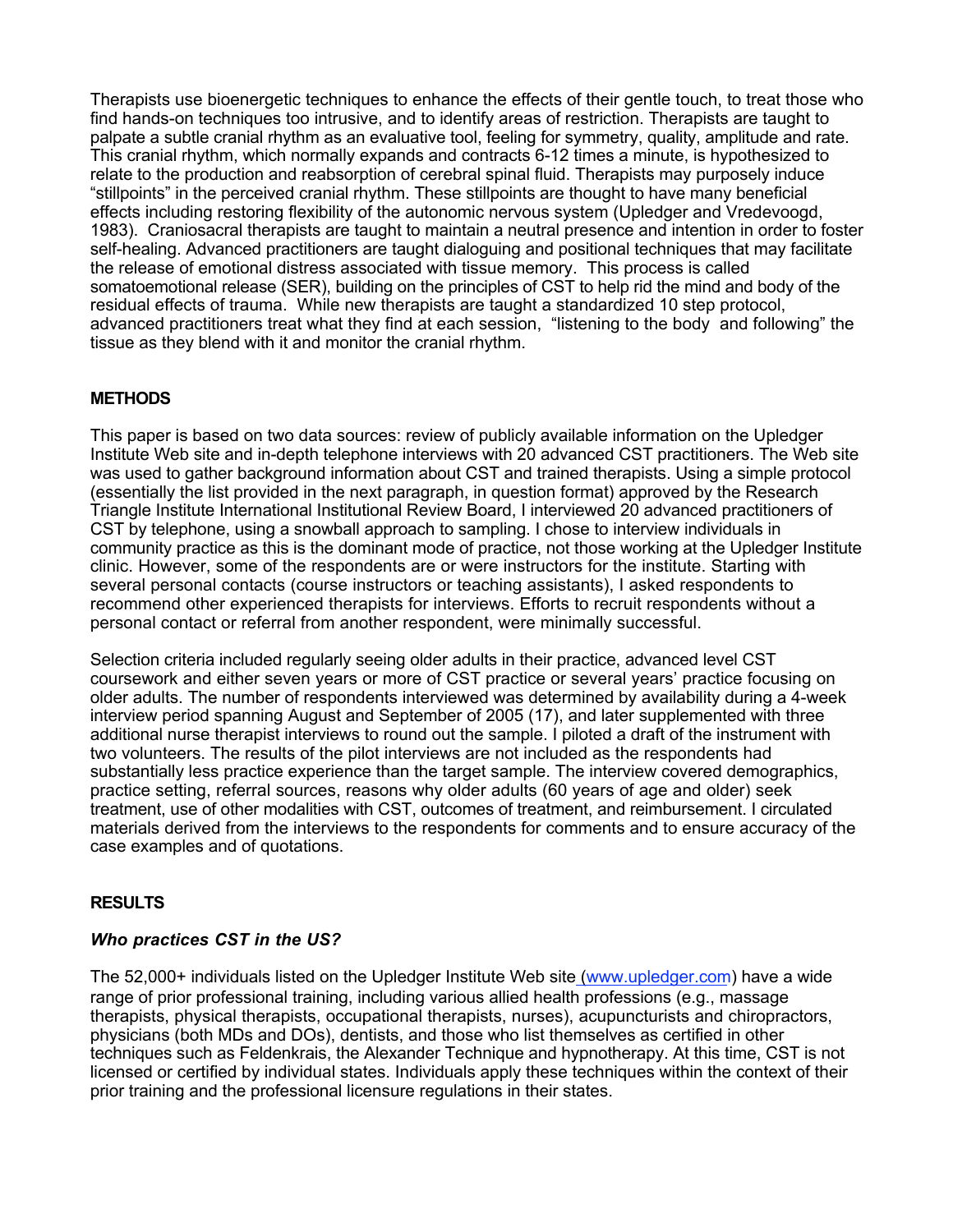Experienced therapists are able to apply for Techniques Certification, or to be further recognized as Diplomates, based on passing written and oral examinations and hands-on demonstrations. This certification process is relatively new, and as of September of 2005, only 324 individuals were listed as Techniques Certified, and of these, only 60 are Diplomates of the Upledger Institute. Information is available on the Web site about each listed practitioner's training, but it is not possible to search that Web site by profession.

For a glimpse of the distribution across professional affiliations of CST practitioners I tallied those of the 324 individuals certified at the Techniques and Diplomate levels. As seen in **Figure 1**, the most common professions represented are massage therapy (46%), physical therapy (20 percent) and occupational therapy (7 percent). Chiropractors, acupuncturists and registered nurses each represent only 2–3 percent. Various other health professionals together represent 11 percent. This last group is diverse, ranging from medical doctors, osteopaths, licensed psychologists, and speech pathologists, to certified physical and occupational therapy assistants. Eight percent did not list any specific health licensure or certification along with their contact information and CST course experience, although some listed graduate degrees. Many listed more than one professional training, most often combining massage therapy with another licensure, such as a master's in social work. I classified these individuals by the licensure that encompasses hands-on care (e.g., massage therapy rather than social work), or in the case of two clinical certificates or licenses, by the licensure typically requiring a longer training period (e.g., registered nurse rather than massage therapist).





# *Characteristics of the survey sample*

Table 1 shows the professional training, practice settings, demographic information, and any formal affiliation with the Upledger Institute of the survey respondents. The 20 respondents reside in 14 states and included those practicing in urban, suburban and rural areas. The practice settings reported in Table 1 are not mutually exclusive. For example, one therapist who is a member of a group rehabilitation practices primarily sees clients in a long-term care facility.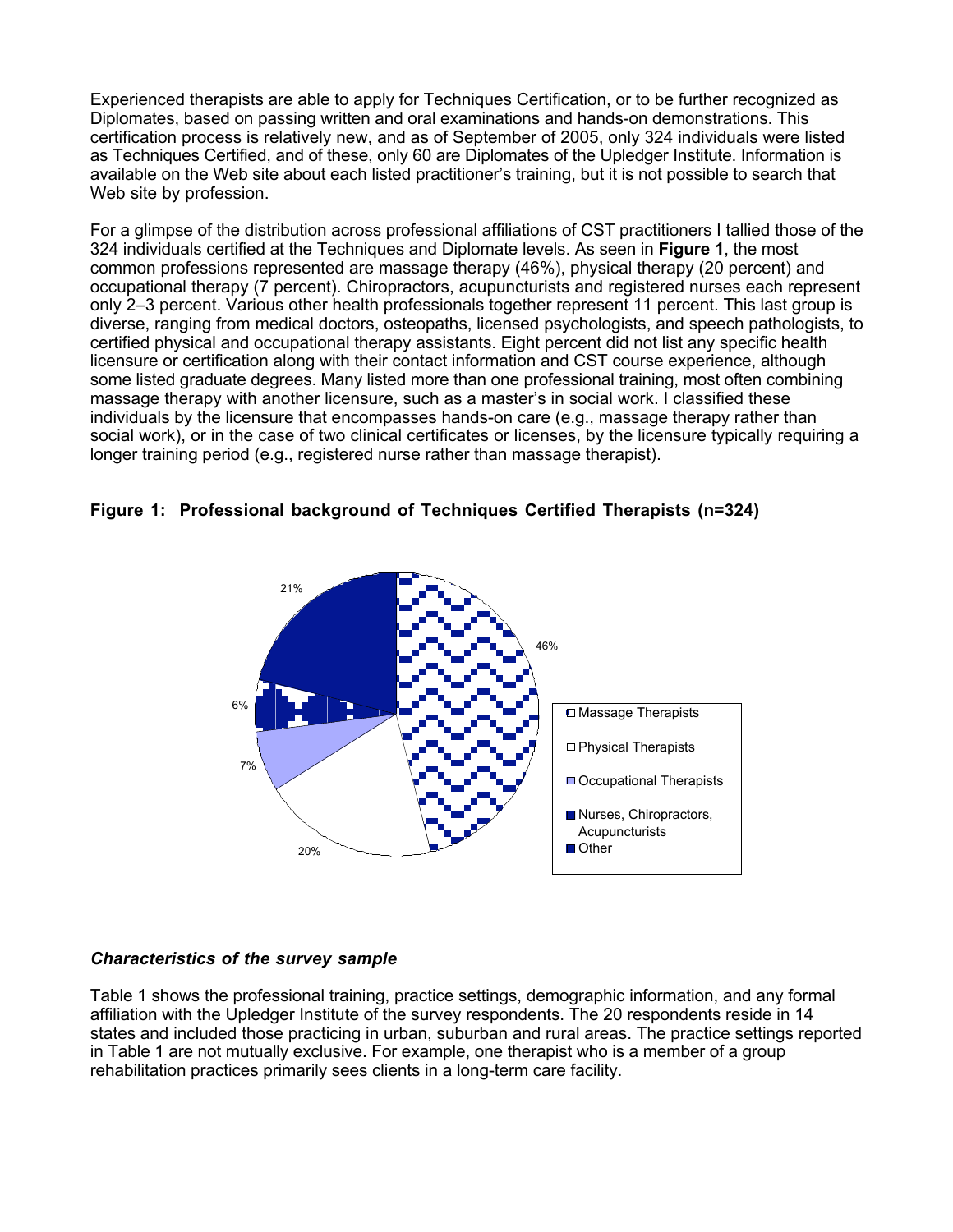| able 1: Sample characteristics and practice settings                                                                                                                                                                                                                                                                      |                                         |
|---------------------------------------------------------------------------------------------------------------------------------------------------------------------------------------------------------------------------------------------------------------------------------------------------------------------------|-----------------------------------------|
| <b>Professional training</b><br><b>Physical therapists</b><br>Occupational therapists<br>Massage therapists<br><b>Nurses</b><br>Total                                                                                                                                                                                     | 7<br>3<br>6<br>4<br>20                  |
| Demographics<br>Mean age (range: 36–67)<br>Men                                                                                                                                                                                                                                                                            | 51<br>2                                 |
| Practice experience and settings<br>Mean years in clinical practice<br>Mean years practicing CST<br>Advanced certification (Techniques or Diplomate level)<br>Upledger Institute instructors<br>Solo practitioners<br>Group rehabilitation practices<br>Long-term care facilities and hospice<br>Inpatient rehabilitation | 21<br>13<br>7<br>7<br>16<br>4<br>2<br>1 |

## **Table 1: Sample characteristics and practice settings**

As seen in Table 1, the respondents were experienced allied health professionals in clinical practice as physical therapists, occupational therapists, massage therapists or registered nurses for an average of 21 years. They had been incorporating CST techniques into their practices for an average of 13 years. Respondents included a former director of physical therapy at a university, a professor emeritus in Health and Sports Science who has accompanied athletes as a massage therapist to four Olympic competitions, and a physical therapist who had previously run an inpatient rehabilitation department. Six of the respondents teach for the Upledger Institute on a part-time basis and another previously taught an advanced level course for several years. All but two were women. Their mean age was 51, ranging from 36–67.

# **Practice settings and patterns**

Most have solo practices; however, four are either the directors or staff of group rehabilitation practices that specialize in combining CST with physical, occupational, and massage therapies, located in Michigan, New Hampshire and New York. One of these individuals primarily treats residents of a veteran's home, evaluating all new admissions for rehabilitation needs and responding to referrals from the nursing staff. One of the registered nurses in the sample had previously worked in private practice but was employed in a long-term care facility at the time of the survey. There she provides brief treatments in the course of her day to both residents and staff. This nurse had also used CST techniques in caring for a hospice caseload, and others reported receiving referrals to treat individual clients in hospice care. One of the physical therapists reported applying CST techniques previously in an inpatient rehabilitation setting in conjunction with standard physical therapy techniques.

CST is applicable throughout the lifespan, and most of the interviewees see clients in various age groups. On average, about a third of their clients were sixty or over, ranging from 5 to 99 percent for those working in long-term care settings, with clients as old as 96. The practitioners unanimously reported that most of their older clients were far along in their disease process or had long standing problems with pain that had not been adequately addressed by conventional approaches. As one practitioner put it, "I'm last on the medical food chain." However, therapists also see older clients who seek this treatment to maintain a sense of well-being or for recent injuries. For some of the massage therapists and nurses this type of client is a substantial part of their practice.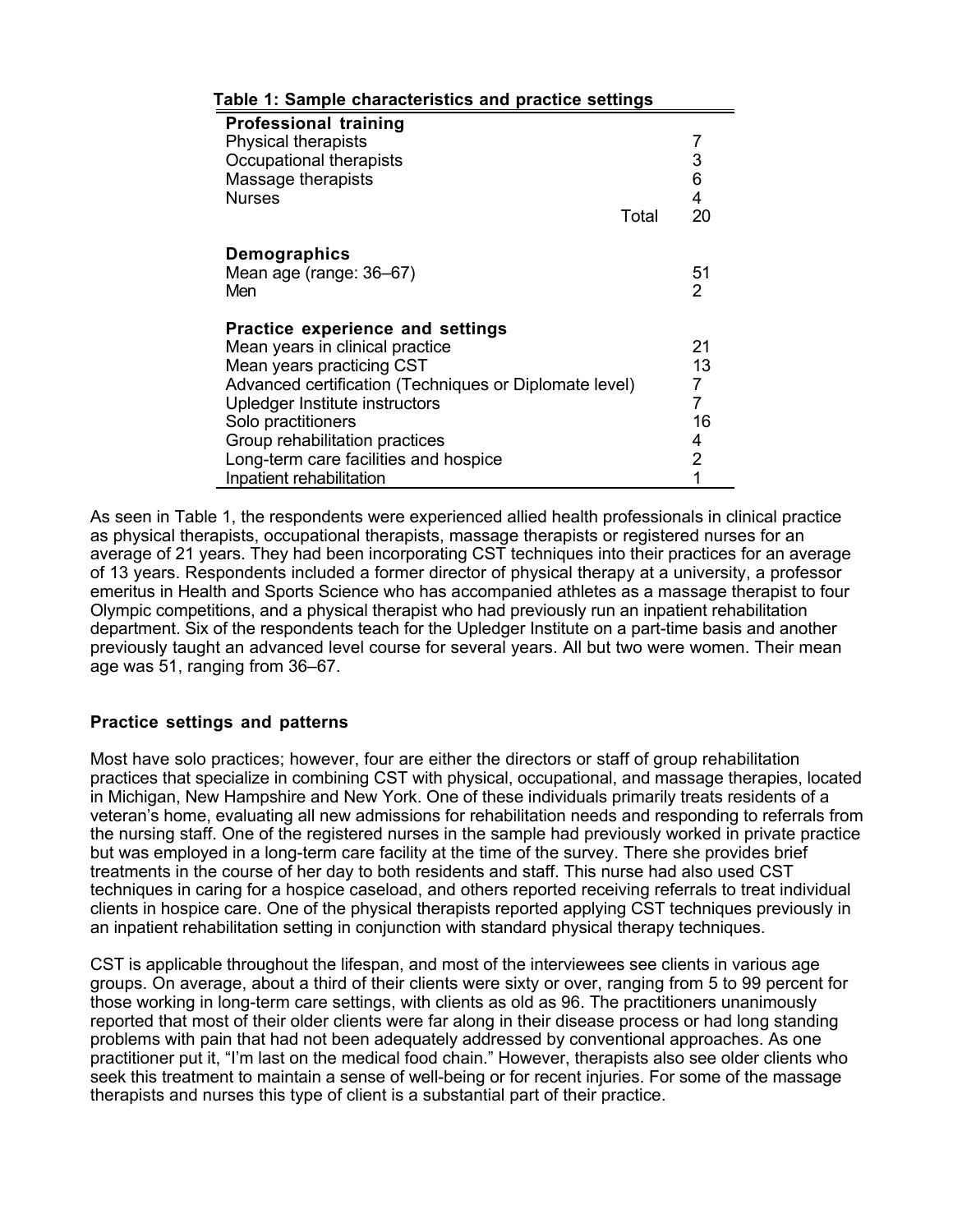Word of mouth from previous clients (including the adult children of the older adults) was the most common referral source, but the practitioners also reported receiving referrals from other rehabilitation therapists, chiropractors and to a lesser extent, physicians. Many reported physician referrals often start with self-referrals, i.e., patients requesting their physicians to order physical therapy from a preidentified CST-trained provider the patient learned about through friends or relatives. Over time, the positive results observed by these referring physicians led to further referrals. For example, all of the OT referrals for residents of a veteran's home came from the facility's medical director, based on his observing positive outcomes for previous patients. Several had ongoing professional relationships with orthopedic surgeons who send them patients who are healing slowly. One massage therapist receives referrals (and grants to cover treatment for those unable to pay themselves) from the speech pathology department of a local hospital for patients with dysphagia (difficulty swallowing).

### **Practice approaches**

CST, like massage therapy, requires one-on-one, hands on treatment for each treatment session, in contrast to standard physical therapy and occupational therapy approaches which often involve setting patients up with exercises and enabling practitioners to manage treatments of multiple clients simultaneously. Most of the sample members reported providing 45 minute to 1-hour treatment sessions. Among these practitioners, there appear to be four basic patterns of frequency and duration: three to six sessions provided at weekly intervals until a problem had resolved or substantially improved; two to three visits per week for several weeks or months, followed by decreasingly frequent visits until rehabilitation goals are met; previously treated clients returning periodically for "tune-ups" or as chronic problems flared; and ongoing routine care, much as massage therapy is used, on a weekly, biweekly or monthly basis for general wellness. In contrast, the nurse working in long-term care usually applied CST techniques for only a few minutes at a time to calm agitated residents or address minor aches and pains. Although most of the sample members consider CST their major modality, all of them combine CST with their standard clinical practice, with other complementary modalities they have studied, and frequently share cases with other CAM providers such as acupuncturists or chiropractors. Several reported routinely sharing cases with chiropractors, "softening the tissues" so the chiropractors' adjustments would be more effective and hold longer.

#### **What conditions are craniosacral therapists treating?**

Pain was by far the most common reason given for older adults seeking out CST. The locations of the pain varied, including degenerative disk problems and other sources of back, neck and should pain, joint pain (hips and knees most frequently), and chronic headaches. The causes of pain included arthritis, osteoporosis, trauma (including falls), oncologic (cancer) pain, and pain associated with the hypertonicity of Parkinson's disease. The therapists reported these were often long-standing pains for which their clients had not received adequate relief from conventional medicine and therapies. Many described their pain patients as having tried everything including medications, standard rehabilitation, pool exercises, and standard massage. Some of their older clients seek treatment because their physicians do not consider them appropriate candidates for surgical intervention, while others are hoping to avoid surgeries. In other cases, their clients did not like the side effects of their pain medications, or their physicians wanted to see a decrease in pain medication use.

Older adults also seek out these craniosacral therapists for neurological problems, like Parkinson's, vertigo or vestibular problems, and functional deficits resulting from stroke. Therapists reported treating a wide range of other conditions including plantar fasciitis (a painful heel condition caused by inflammation of the tough connective tissue on the bottom of the foot) symptoms of hiatal hernia and gastric reflux, difficulty swallowing post-stroke or post-radiation therapy treated by decreasing swelling and tension in the surrounding tissue and restoring normal swallowing , and agitation (in dementia). They also seek treatment prior to surgery to reduce physical tension and anxiety and after surgery to promote healing. Nurses and some physical therapists in the sample spoke about treating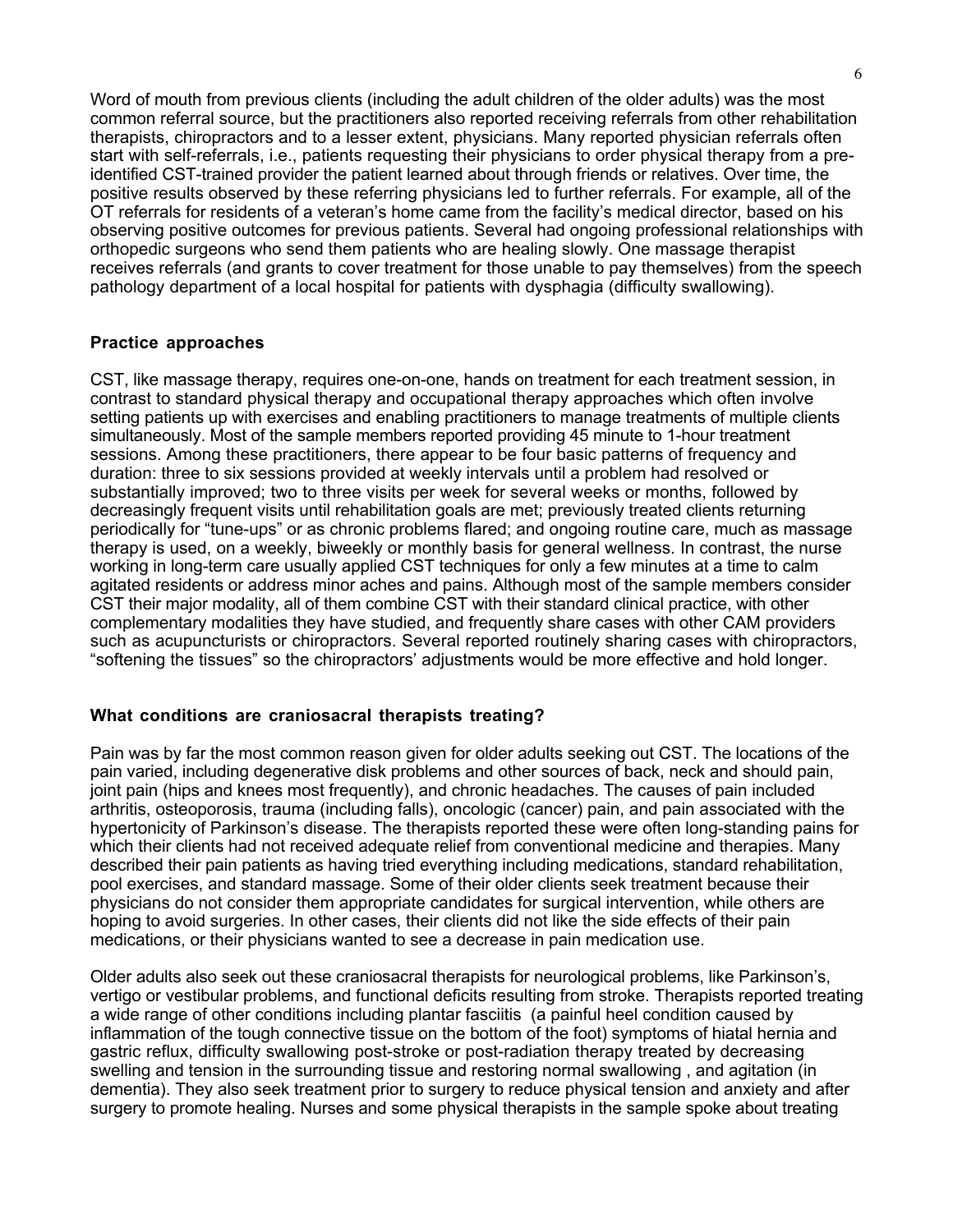post-operative pain. This pain sometimes relates to surgical scar tissue holding misalignments of the tissues or to pain resulting from positioning and immobility during surgery. For example, hip replacement surgery is performed with the patient side lying and bent over a frame, which can result in thoracic, lumbar, neck and shoulder pain.

#### **Outcomes: Targeted and nonspecific**

The practitioners were careful in reporting outcomes and conservative in taking credit for changes. As one physical therapist explained, "CST does not cure or heal anything. It helps the body heal itself by promoting homeostasis, increasing circulation, decreasing tone, increasing circulation of the cerebrospinal fluid, and allowing improved nutrition to the brain and nervous system. It increases efficiency of movement and function and comfort." In addition, the therapists were able to report outcomes for only some of their clients because they did not know whether those who did not return had improved or had not benefited from their treatment. They were aware of several reasons clients did not return. Some did not perceive the difference, even if it was visible to others (e.g., being able to bend more easily, decreased need for cane/walker). Others were deterred by the cost or because they needed someone to bring them. Some older clients came with unrealistic expectations, such as being cured of Parkinson's disease. Others were satisfied with the symptom relief they were getting from medications and chose not to pursue additional treatment.

For those who returned for several visits, called back later to report how they were doing, or came back weeks or months later for a new problem, the practitioners reported a range of positive outcomes.

#### **Pain reduction and improved function**

The practitioners reported their clients frequently experience substantial pain reduction. Their clients were able to discontinue or substantially reduce their reliance on pain medications, including narcotics. The occupational therapist working in a veteran's home reported her clients usually have some pain relief, varying from decreasing two to three points on a 10-point pain scale or going to zero by the end of the session. Lasting pain relief occurs in some cases, and her clients' use of narcotics often decreases substantially, for example from several doses each day to two to three doses a week. A physical therapist reported his older clients typically achieve a 50 percent reduction in pain. Several respondents spoke about a shift in focus common in their older clients that accompanied pain reduction, away from total absorption with their pain and physical problems, even when pain is not completely eliminated. This change in focus improves their quality of life, providing them the energy to engage with their families and activities more fully. The therapists attribute this both to the actual pain reduction, but also to the hope clients feel after getting relief from a chronic problem they previously thought was inescapable. One therapist provided a poetic description of this process: "Like an older tree given fertilizer — some new leaves start to come out. Life continues instead of some part being dead."

Physical and occupational therapists reported the diminished pain allowed their clients to more fully and willingly participate in the strengthening exercises necessary to achieving their rehabilitation goals. They reported functional improvements, varying in level and degree in part by how severely impaired the clients were at the outset of treatment. Their clients were able to return to their usual activities, ranging from golfing and tennis, to shopping or just being able tolerate sitting again. They report assisting clients to increase their levels of independence in activities of daily living such as transfers, bed mobility and ambulation, or to improve their range of motion. One physical therapist described common outcomes for his older clients as a 40 to 70 percent increase in range of motion of major joints. In some cases, while no increase in function could be measured, the clients experienced improved ease of motion, within their current level of function, leading to enhanced quality of life. Those in long-term care settings reported CST results in decreased agitation and increased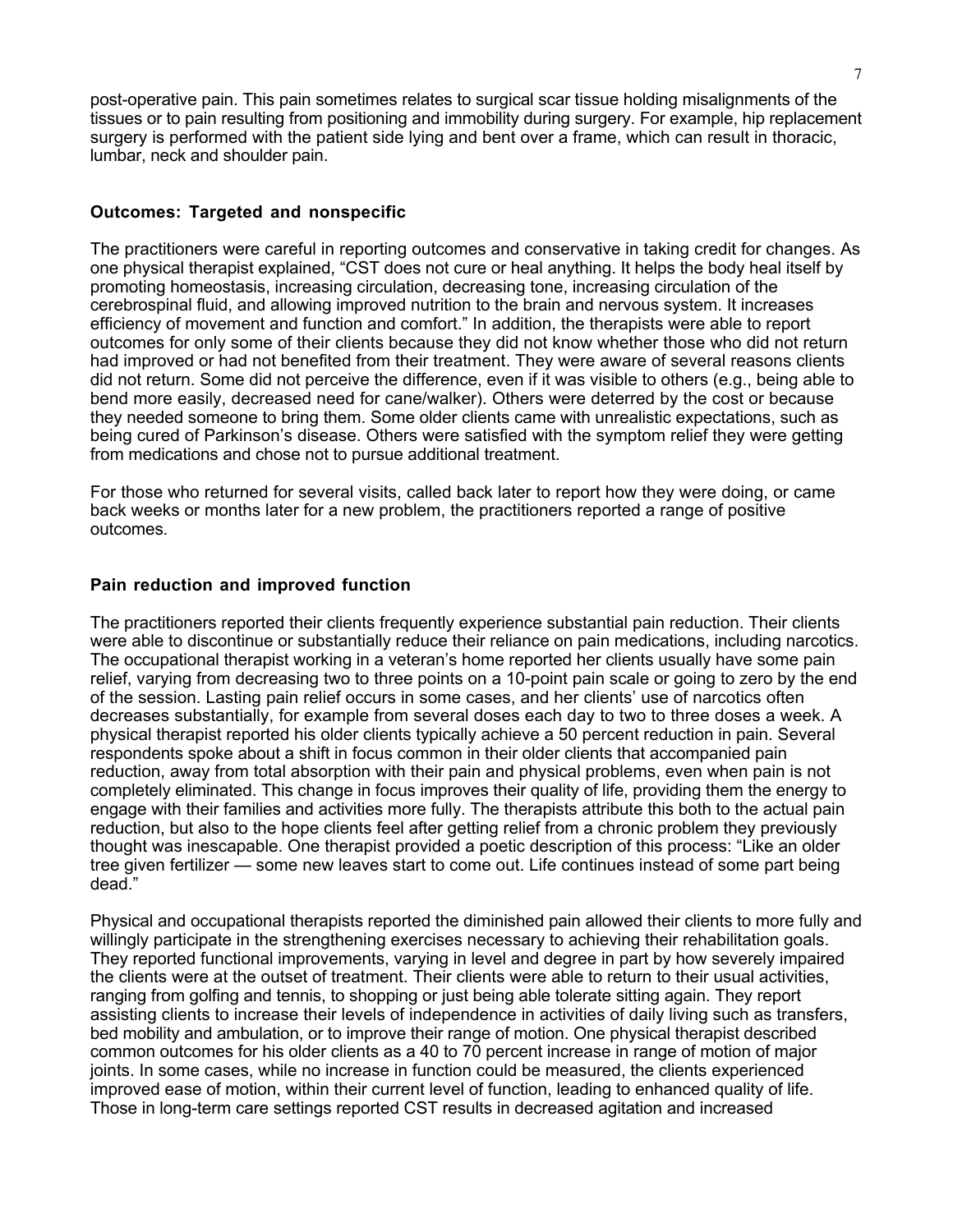responsiveness in their patients with dementia. The therapists reported less consistent success with other symptoms, for example only achieving positive outcomes with dizziness about 50 to 60 percent of the time.

Here, and following other sections of this discussion, I share observations from therapists who were interviewed:

*" I can accomplish much more incorporating CST than I could using standard Occupational Therapy (OT) techniques alone. When I was a traditional OT, I was always looking for ways to reduce pain. OT training focuses a lot on motivation and on splinting to address pain. My assumption was that if I could allay the pain, people would increase their function and participate in exercise. [This is part of what CST addresses.] Combining CST and standard OT with older clients requires longer sessions and sustained change takes a longer period of time[compared to younger clients] — because they have more history and more damage — but it results in increased function, decreased pain and decreased use of pain medication."*

#### **Parkinson's disease**

Most of the respondents treat clients with Parkinson's disease, reporting several benefits. They found that it decreased pain and increased relaxation, allowing patients to be more comfortable, though none reported that treatment could permanently change high tone or rigidity. Others reported that treatment resulted in improved balance and mobility, and increased ability to express themselves. In general, the practitioners believe CST magnifies improvements that can be achieved with standard rehabilitation therapies. Their clients report improved function and an improved sense of well-being. Caregivers reported positive impacts on cognition and lucidity and a perception that CST treatment slowed decline, contributing to longer stays in the community. For those more severely impaired, therapists reported treatment decreases rigidity sufficiently to allow passive range of motion, slowing the progression of contractures.

#### **Post-stroke and transient ischemic attacks (TIAs)**

Therapists spoke about treating clients who have completed their standard rehabilitation post-stroke, and others who have experienced TIAs. The outcomes they reported included improved communication, including articulation, as well as improvements in movement, balance and stability standing, expression, sleep patterns, and elimination. Sometimes the results were striking; one therapist described a client who took 15 minutes to walk 20 feet to the treatment room making the return trip after treatment quickly.

#### **Gastrointestinal problems and dysphagia**

Several therapists also mentioned that many of their clients present with gastrointestinal problems, although these are rarely the reason they seek treatment. They reported resolution or decreased symptoms with hiatal hernias and gastric reflux, irritable bowel syndrome, and Crohn's disease. One massage therapist reported frequently treating people with dysphagia, in some cases resulting in the removal of feeding tubes.

#### **Nonspecific outcomes**

Regardless of the presenting problem, the practitioners reported their clients experienced a fairly consistent set of additional benefits of treatment: improved sleep patterns, relaxation, stress tolerance, general well-being, focus, energy levels, and appetite. They observed their clients being able to take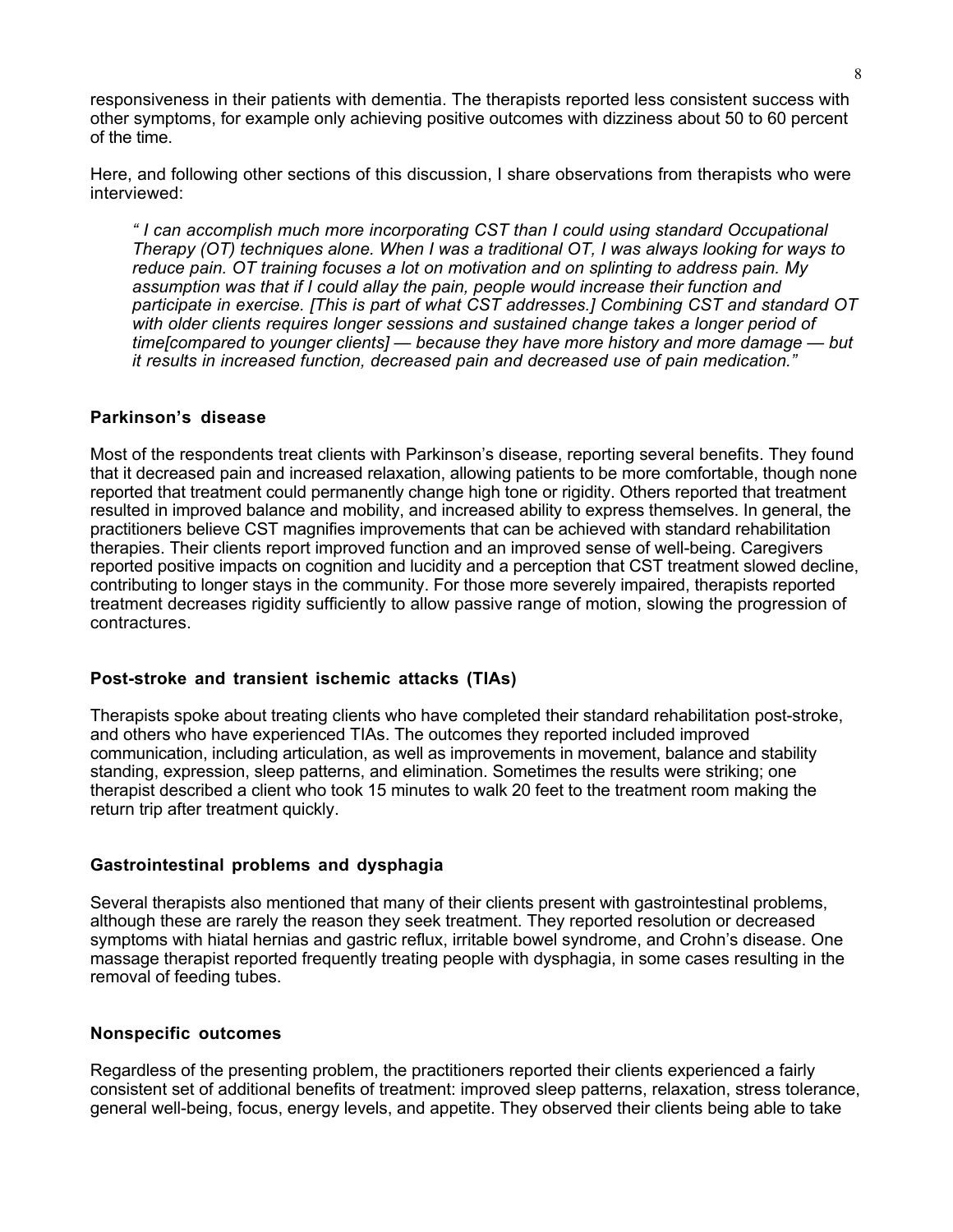deeper, longer, more relaxed breaths. Their clients often reported their doctors have reduced or eliminated their antihypertensive medications. Clients also reported improvements in secondary problems, including depression and anxiety, as well as physical and functional problems.

*"The one on one attention, and opportunity to relax in a safe, quiet place, in a comfortable place and a comfortable position where they can concentrate on their bodies in itself is beneficial. It allows the person a chance to feel their body and think about how their body feels, and an opportunity to come to the awareness that they way they think has a tremendous effect on the tone of their bodies. So, sometimes in one session a person can come to understand the way they think and change it, with direct beneficial physical effects."*

#### **Case examples**

The following two entries were contributed to describe the personal experience of craniosacral therapy. These were selected from several solicited by two of the therapists interviewed for this study. Many thanks to each of the individuals who took the time to write down their experiences and to the therapists who requested and forwarded them to IJHC.

#### Louise

I am 70 years old and still working. I do an hour swim therapy program five days a week. I sought craniosacral treatment first for spondylosis, which caused me intense neck and head pain which radiated down my right arm. [Spondylosis is a deformity of the joint of two vertebrae, particularly of the neck, where as the space between the two adjacent vertebrae narrows; this results in pressing upon the nerves emerging from the spinal cord and results in severe pain in the neck, shoulder and upper limbs etc., (Wikipedia entry 10/25/06)] My arm and hand had become so weak that I could not push a light plug into a socket without using both hands. The effort to avoid pain meant I tended to hold myself unnaturally. I'd lost touch with how it felt to move in a relaxed way. The doctor said my only recourse was surgical removal of two vertebrae. I tried acupuncture, which I'd used for years for other conditions but probably the prescribed pain medication interfered with any benefit. I stopped the medication and went for a craniosacral treatment. I returned from the first treatment in great pain, from the effort of the 45 minute drive home combined with a sensation that my body had worked very hard, which was unexpected since the treatment had been so gentle and non-intrusive. Once home, I lay down to rest before going to work, and found one hour later that I had slept deeply and woke more relaxed than I had been in six months. I recalled that acupuncture treatments often cause a temporary increase of discomfort as toxins are released. Anyway, this gave me hope. For the following two years I have had regular craniosacral treatments, at first every week then twice monthly or even once a month. I can now lift a snow tire with my right arm. I no longer experience discomfort after treatments, only a sense of total well being followed by a splendidly deep sleep that night. After 5 weeks without treatment my neck becomes stiff again. I use the still point inducer perhaps every other night for about 20 minutes. (*note*: Still point inducers are used to temporarily stop the craniosacral rhythm mechanically and thought to improve homeostasis and sympathetic nervous sytem tone. Several styles are available commercially, one can also be made at home by tying two tennis balls into a sock. Proper placement should be taught by an experienced therapist.) I was born premature which may account for my weak lungs and COPD condition. Craniosacral treatments have allowed me to half my daily asthma medication (Advair). I used to also need an inhaler (Atrovent) at least once a month, usually more often, but now I use it at the most once every 5 months.

A displaced patella and arthritis in my left knee also prompted my doctor to recommend surgery, which may eventually be necessary, but meanwhile for the last 2 years my healer has been able to improve how I walk and remove pain by working on my pelvis. This treatment, combined with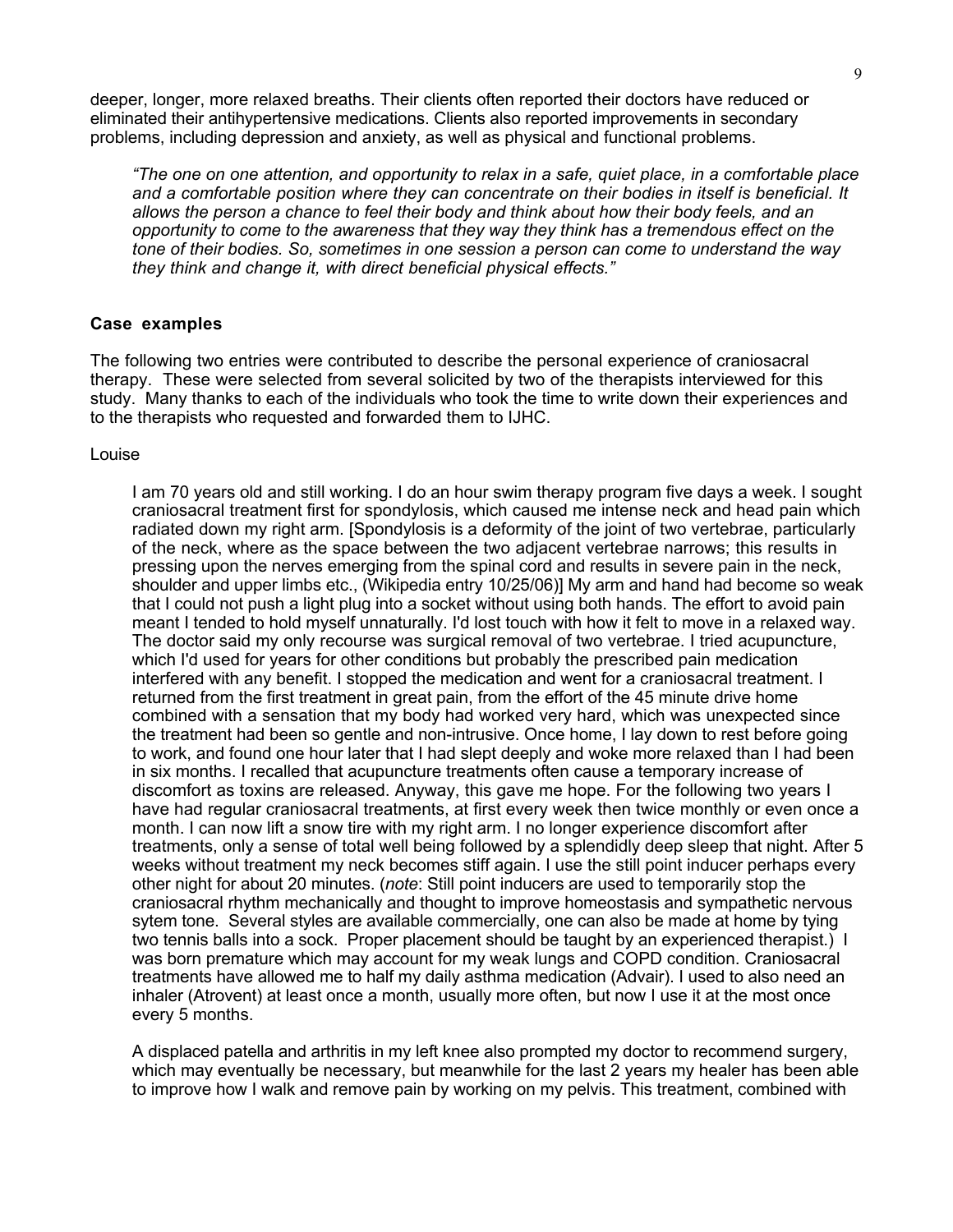swim therapy to strengthen muscles means I can be pain free in my leg for about a month. I am deeply grateful for having found craniosacral therapy.

Bonnie (edited to take out the name of the therapist)

My first appointment for craniosacral therapy was in May 2006 as a result of a friend's referral. I had experienced acute and chronic back pain since the Fall of 2003 and was made very at ease during my first visit. I had fallen and it was difficult for me to sit, lie, stand or walk when I came that day. I felt a great sense of relief from the very first time the therapist used craniosacral therapy to assist in decreasing the intense level of pain. Although I previously experienced some decrease in pain from the massage therapy that I received earlier, it was the craniosacral therapy that provided me with the most relief. I began to experience less and less pain as a result of each session. The therapist placed his hands under my head and my vision opened up. I had not seen a beautiful plant that was in the therapist's office and one day after a CST treatment I experienced an overall view of his entire office for the very first time. He will never know the gift he has given me by treating me with CST. My world has become broader and my vision has become much clearer. With each session, my back progressively improved.

There was a period of two-and-a-half years when I had a very difficult time sleeping due to such intense back pain. I would wake up at night having to turn on my side, using every bit of effort to change position. Today I am not aroused by pain, and when I awaken I can easily turn over. I previously had a very difficult time when needing to get a drink of water, use the bathroom and then return to bed. My back would begin to burn and my legs would proceed to ache. It was impossible to remain in the lying position, forcing me to get up although it was merely 4 or 5 am. Today when I wake up at 4,5, or 6 am, I can go back to bed with very little pain and I am able to fall back to sleep with ease. Without the craniosacral therapy, I would not be feeling as well as I do today and would surely be unable to participate in many everyday activities. I have sought help from many other therapeutic treatments over the past three years, however, it was CST that helped heal my back.

Furthermore, CST is responsible for opening up the additional areas within my body that stored a large extent of the trauma that I had experienced during childhood years. I will be forever grateful to the therapist and the therapeutic technique of CST. I have not only been given the ability to lie, sit and stand for longer periods that I have in the past three years, but CST has been instrumental in healing my body, soul and mind as well.

Table 2 provides several further case examples showing a range of presenting problems and effects of CST. Some of these are also examples of the types of long-standing or severe problems older adults encounter without successful treatment by conventional methods. The therapists sometimes referred to being "last on the medical food chain" or their clients' situations being "the worst of the worst" as people sought out unconventional treatments as a last resort.

# **Table 2: Case examples of CST results**

Stroke patient with long-standing bursitis in the unaffected shoulder — the combination resulted in functional limitations. Ultrasound treatments gave temporary pain relief for the bursitis. CST achieved similar levels of pain relief, but also improved shoulder mobility leading to increased function.

80-year-old WWII vet with severe bilateral foot pain secondary to multiple fractures and persistent back and neck pain years after being thrown from a jeep in an explosion during the war. Able to walk further and experienced substantial pain reduction after six weekly visits. Continues to come monthly.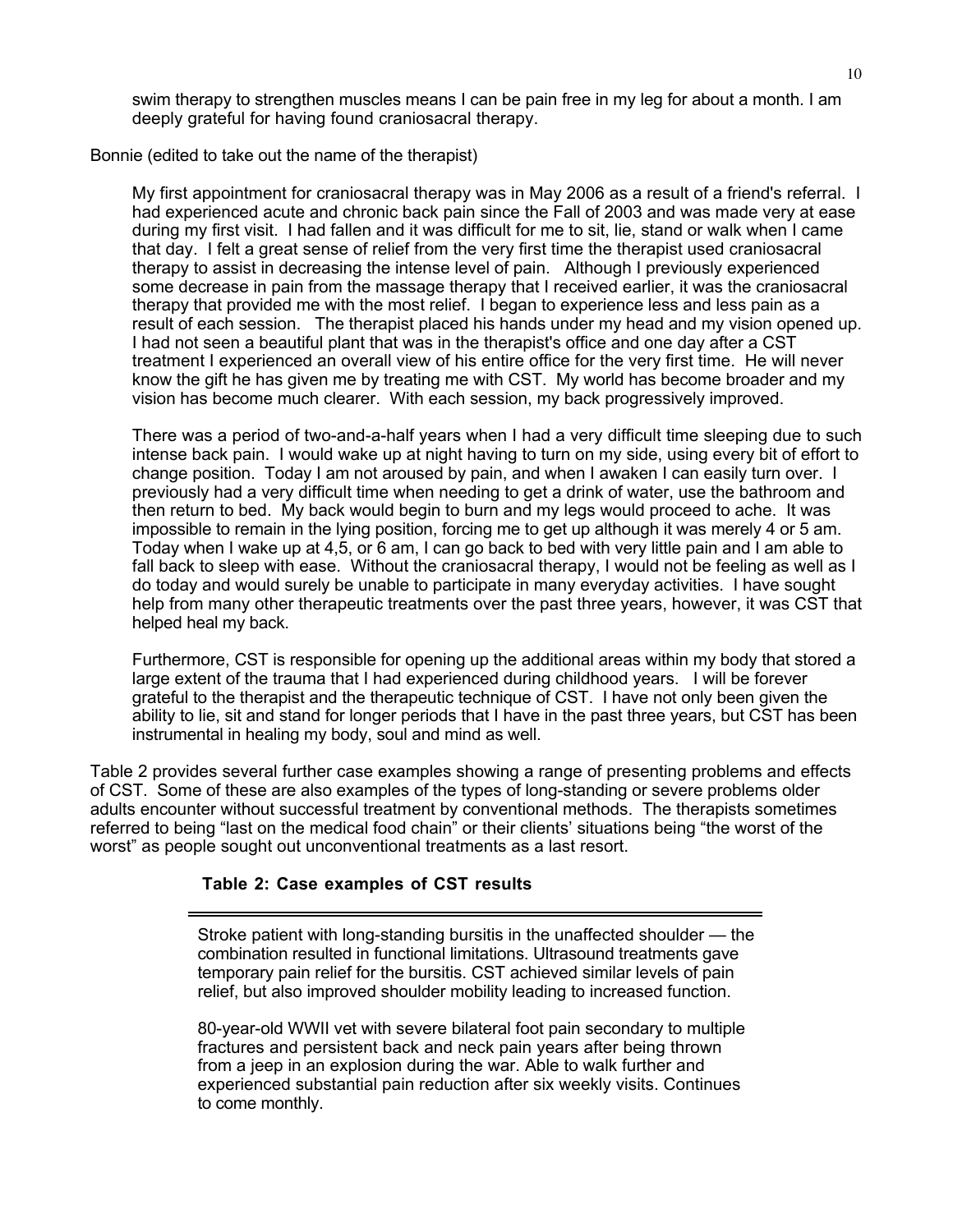#### **Table 2 (Continued)**

72-year-old hospice patient with metastatic lung cancer, experiencing extreme anxiety and inadequate pain control. Client fell asleep after 15 minutes of treatment and slept for several hours.

74-year-old woman with back pain who had extensive back surgery during which she experienced cardiac arrest, five years prior to coming for CST. Since that surgery she had problems with mental clarity, as well as continued pain and reliance on a cane. Her pain has decreased, but is not eliminated. Her daughter reports, "She finishes a sentence now, stays on topic, and remembers what she wanted to say."

### **CST as prevention**

One of the interviewees, the director of a group rehabilitation practice integrating CST with physical therapy and other modalities, hypothesized that his work with older adults serves as a sort of secondary prevention related to an "accumulation of hypomobilities" that he sees as the core issue for older adults. In older men, he reported advanced fascial restrictions in the pelvic area set the stage for prostate problems. In older women, the increased risk of hip fracture may be secondary to pelvic restrictions coupled with postmenopausal demineralization of the bone. Hence, by releasing fascial restrictions in the pelvic area, he suggested that CST could prevent future problems.

### **Sources of payment and affordability**

Private pay is the predominant source of payment in this sample, either paid by the clients themselves or their adult children. For some, this was a personal preference, as in "I gave back my Medicare provider number." Treatment by massage therapists and nurses is generally not eligible for reimbursement. Some of the physical and occupational therapists — primarily those in group practices — accept third party reimbursement, including Medicare. Few accept Medicaid. The therapists commonly provide receipts for clients to submit for insurance reimbursement (e.g., as an out of network rehabilitation therapy provider for HMO members, or for use with retiree health benefits) or for use with flexible spending accounts.

These practitioners were concerned about affordability and utilized several strategies to help their older adult clients access treatment. Many provided reduced rates or sliding fees, which they saw as preferable to the administrative burden associated with third party reimbursement. Those who do not accept Medicare referred clients to other craniosacral therapists who do accept Medicare. Others shared cases with rehabilitation therapists providing conventional treatment, for example, having a client come to the craniosacral therapist for one visit out of three or four. All practitioners provide receipts that some of their clients use to access tax deductions. One massage therapist receives grant funding from a local hospital, provided on an individual case basis for elders with dysphagia who are unable to afford treatment.

#### **DISCUSSION**

Craniosacral therapists are practicing in varied settings and treating a wide spectrum of problems for older adults. Their older clients range from very active to severely impaired. The therapists interviewed report evidence of therapeutic value in the older population for a range of problems. Based on these interviews, several areas appear promising for further investigation including, pain management, facilitating rehabilitation outcomes, dysphagia, agitation, and hypertension.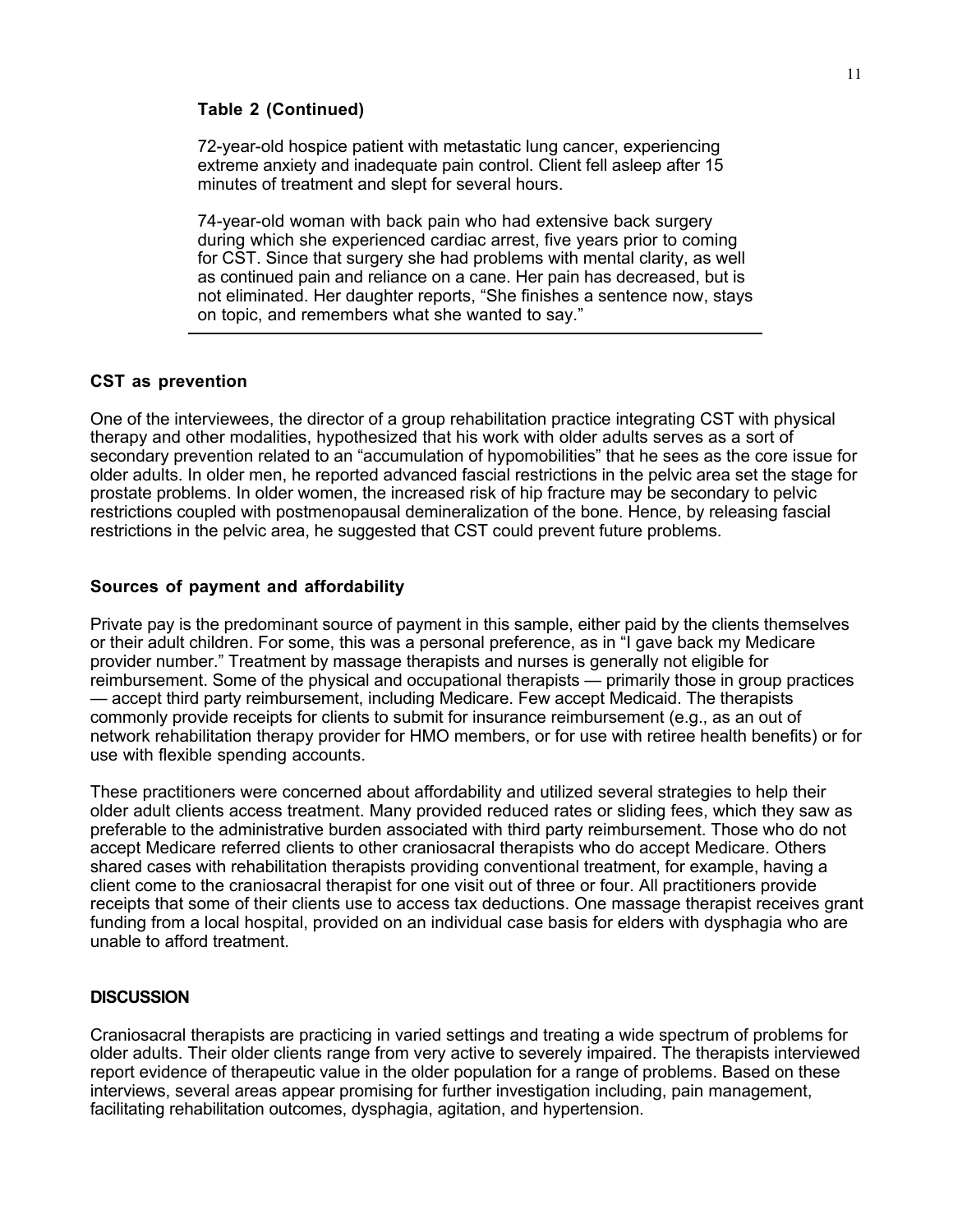The techniques applied are gentle and along with specific therapeutic benefits, CST provides an opportunity for older adults to receive bodywork as clients remain clothed, thereby avoiding the physical and social challenges associated with undressing. However, the findings indicate financial and insurance barriers to access for CST for older adults.

This exploratory study does not establish evidence of the effectiveness CST for any specific medical condition, but it does suggest that there may be substantial benefits for older adults worthy of further investigation. In addition to describing a range of possible clinical applications, the study is interesting in revealing how well-established allied health professionals are integrating a complementary modality in both private practices and facility settings.